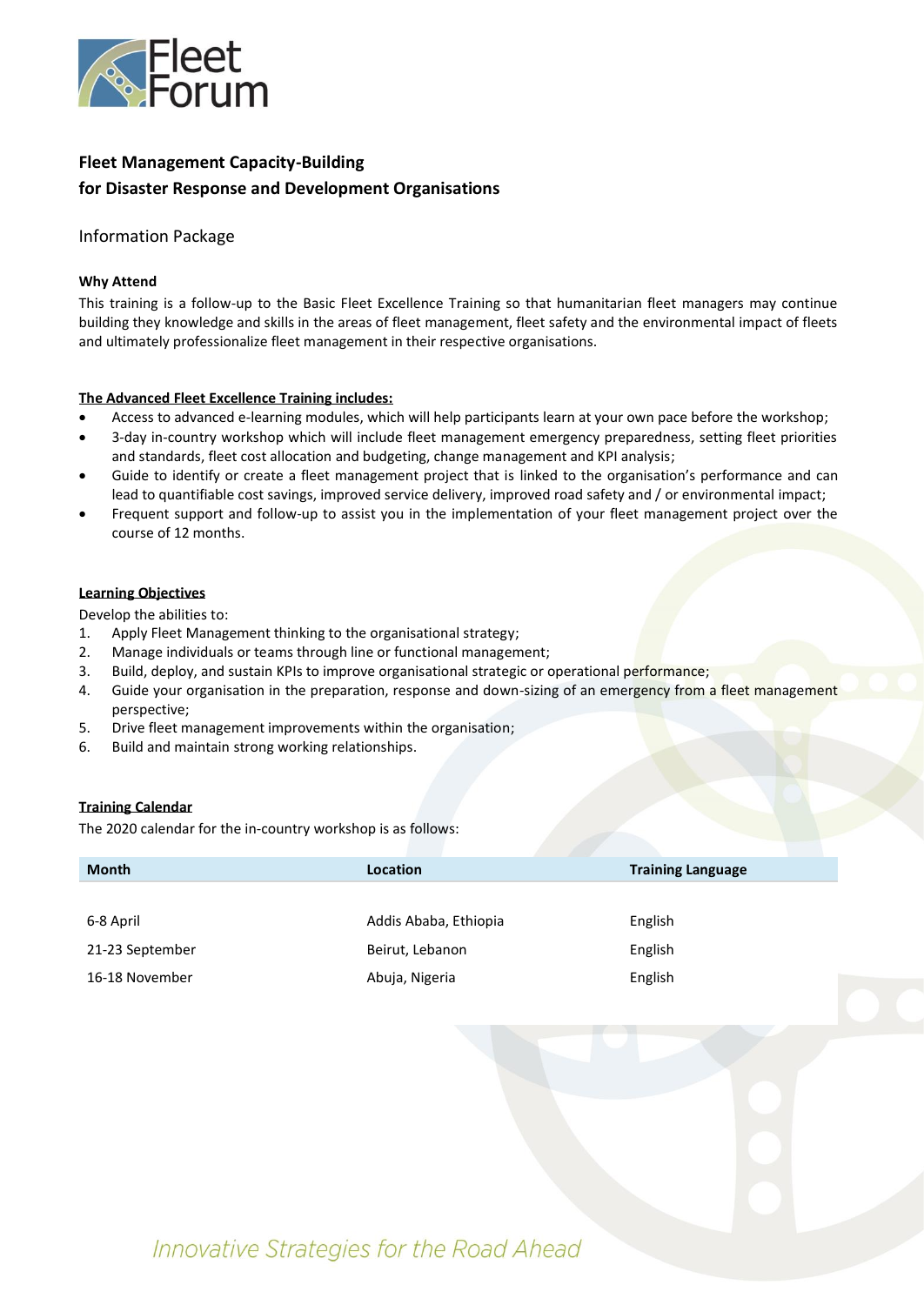

#### **Target Audience**

This training is only open to staff who have attend the previous Fleet Excellence Training, can demonstrate the fleet management improvements they have made since and have received their Certificate of Completion of the Basic Fleet Excellence Training.

Fleet Forum strongly believes that training is not only for the purpose of sharing experience and inspiring participants, but also to give you the required tools to professionalise your fleet management. By setting the above criteria, we want to encourage and reward those who have transformed the learning of the training into real impact for their organisation.

#### **Prior to the Workshop**

Prior to the workshop, participants must complete a series of activities:

- 1. Completion of a series of e-learning modules;
- 2. Submission of asset, operating costs and crash data for a period of 6 months;
- 3. Completion of an online test, which assess your understanding of the concepts covered in the Basic Fleet Excellence Training;
- 4. Submission of a Learning Agreement.

#### **During the Workshop**

The 3-day workshop builds on the Fleet Excellence e-learning modules. In the e-learning modules, the theory and concepts of humanitarian fleet management are addressed; the workshop aims to build on the theory and concepts in practice as well as provide the participants with an opportunity to practice their soft skills, needed to be a fleet manager.

Throughout the workshop the participants will draft their fleet problem statement and project description, which will be implemented in their own organisation after the workshop.

#### Fleet Management Theory and Concepts in Practice

Fleet management at strategic, tactical and operational level Humanitarian fleet management standards Fleet cost allocation and project budgeting Fleet management annual plan Measuring performance: using and reporting on KPIs Emergency transport needs assessment

#### Fleet Managers Soft Skills

Soft skills, including communication skills, are as essential for professional fleet managers. As with the technical skills, fleet managers are required to have knowledge and skills over a broad spectrum of soft skills.

The soft skills that are required are: Communication, Negotiation, Presentation, Problem Solving, Change Facilitation and Coaching. Through the exercises in the workshop program the participant has the opportunity to practice and strengthen these skills.

*A detailed agenda can be found in the Annex.*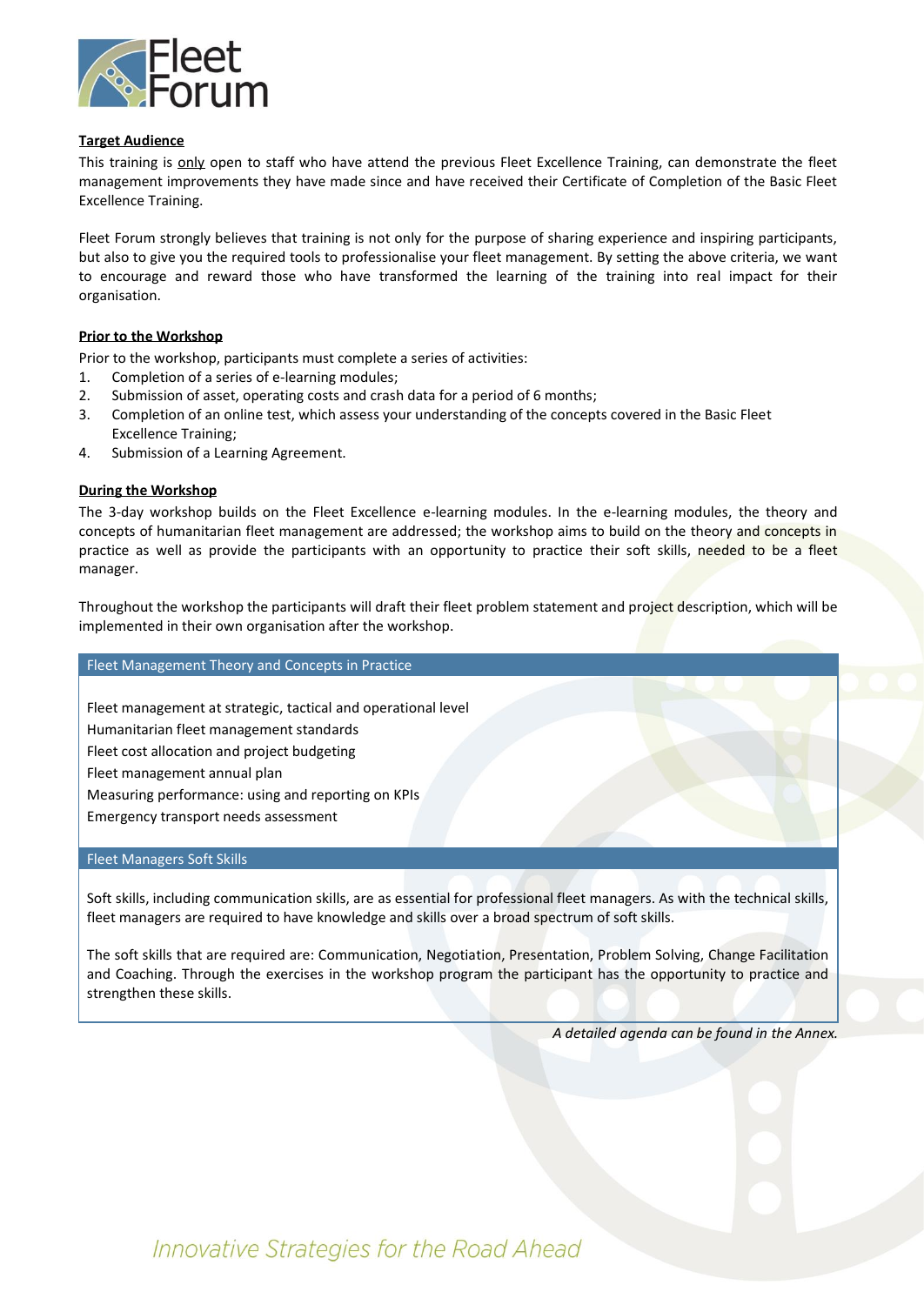

#### **After the Workshop – Fleet Business Case**

Good fleet management aims to deliver the best transport service at the lowest cost, in the safest way without harming the external environment. Over the course of 9 months, participants will complete a business case and practice the learnings from the workshop. Participants in the Advanced Fleet Excellence training will first identify what their most pressing issue is and submit that in their learning agreement.

In an intake call with Fleet Forum and the participant's manager, a choice will be made for one or two of the following business case objectives:

- a) The fleet of our organization needs to reduce 10% costs
- b) The user satisfaction needs to increase with 20%
- c) The road safety risks that we face by operating our fleet needs to be mitigated to an acceptable level
- d) Our environmental footprint needs to reduce by 15%

The below figure shows the completion path that participants will embark on during the Advanced Fleet Excellence Training.



Fleet Forum will provide participants the structure as well as guidance to implement their business case. Successful completion of the business case will lead to certification of Advance Fleet Management.

The position of the fleet manager (trainee) in the organisation must be at a level that allows him/her to play a leading role in the execution of the business case. The trainees' manager will support but not execute. Managerial commitment and support for allocation of sufficient time is required so that trainees can complete the required business case activities;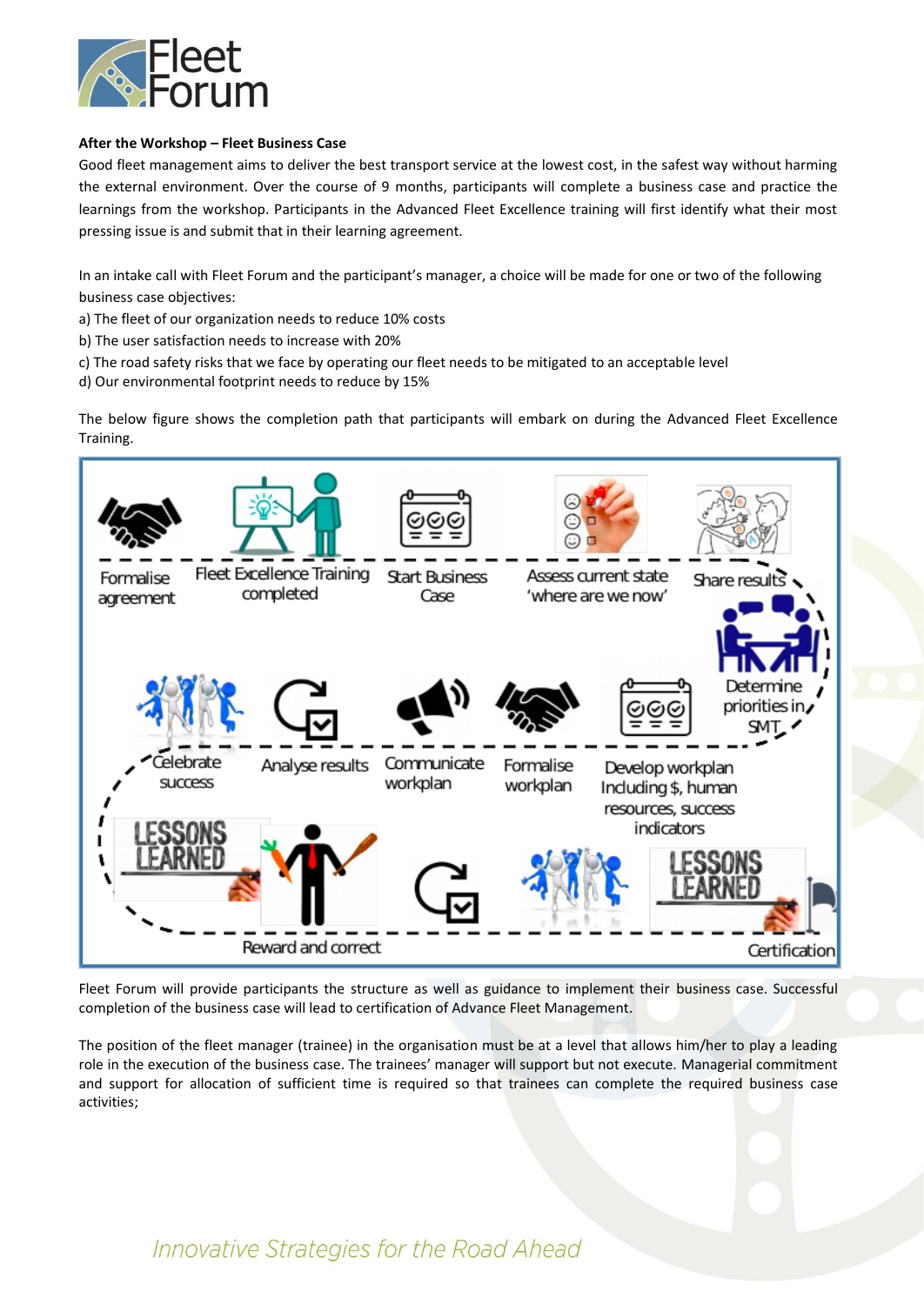

#### **Register Now**

You can register for the programme by filling out the learning agreement, which you can find on the **Fleet Forum** [website.](http://www.fleetforum.org/trainings-and-workshops)

Fleet Forum does not discriminate based on age, disability, ethnicity, gender, marital status, race, religion or sexual orientation. We welcome the participation of all staff members who meet the functional criteria.

Annex: Advanced Fleet Excellence Training Agenda

#### **Day 1**

| wu ya           |                                                                 |
|-----------------|-----------------------------------------------------------------|
| <b>Time</b>     | <b>Topic</b>                                                    |
| $09.00 - 09.30$ | Opening                                                         |
| $09.30 - 10.30$ | Review of action plan and sharing of learning with participants |
| $10.30 - 11.00$ | Coffee Break                                                    |
| $11.00 - 13.00$ | Setting fleet priorities and standards                          |
| $13.00 - 14.00$ | Lunch                                                           |
| $14.00 - 14.15$ | Energizer                                                       |
| $14.15 - 15.30$ | Change management simulation and debriefing                     |
| $15.30 - 15.45$ | <b>Break</b>                                                    |
| $15.45 - 16.45$ | Fleet cost allocation and budgeting                             |
| $16.45 - 17.00$ | Wrap up                                                         |

#### **Day 2**

| . .<br><b>Time</b> | <b>Topic</b>                 |
|--------------------|------------------------------|
| $09.00 - 09.30$    | Opening                      |
| $09.30 - 10.30$    | Fleet management annual plan |
| $10.30 - 11.00$    | Coffee Break                 |
| $11.00 - 13.00$    | Data analysis                |
| $13.00 - 14.00$    | Lunch                        |
| $14.00 - 14.15$    | Energizer                    |
| $14.15 - 15.00$    | Identifying actions          |
| $15.00 - 15.45$    | Engaging stakeholders        |
| $15.45 - 16.00$    | <b>Break</b>                 |
| $16.00 - 16.45$    | Wrap up                      |